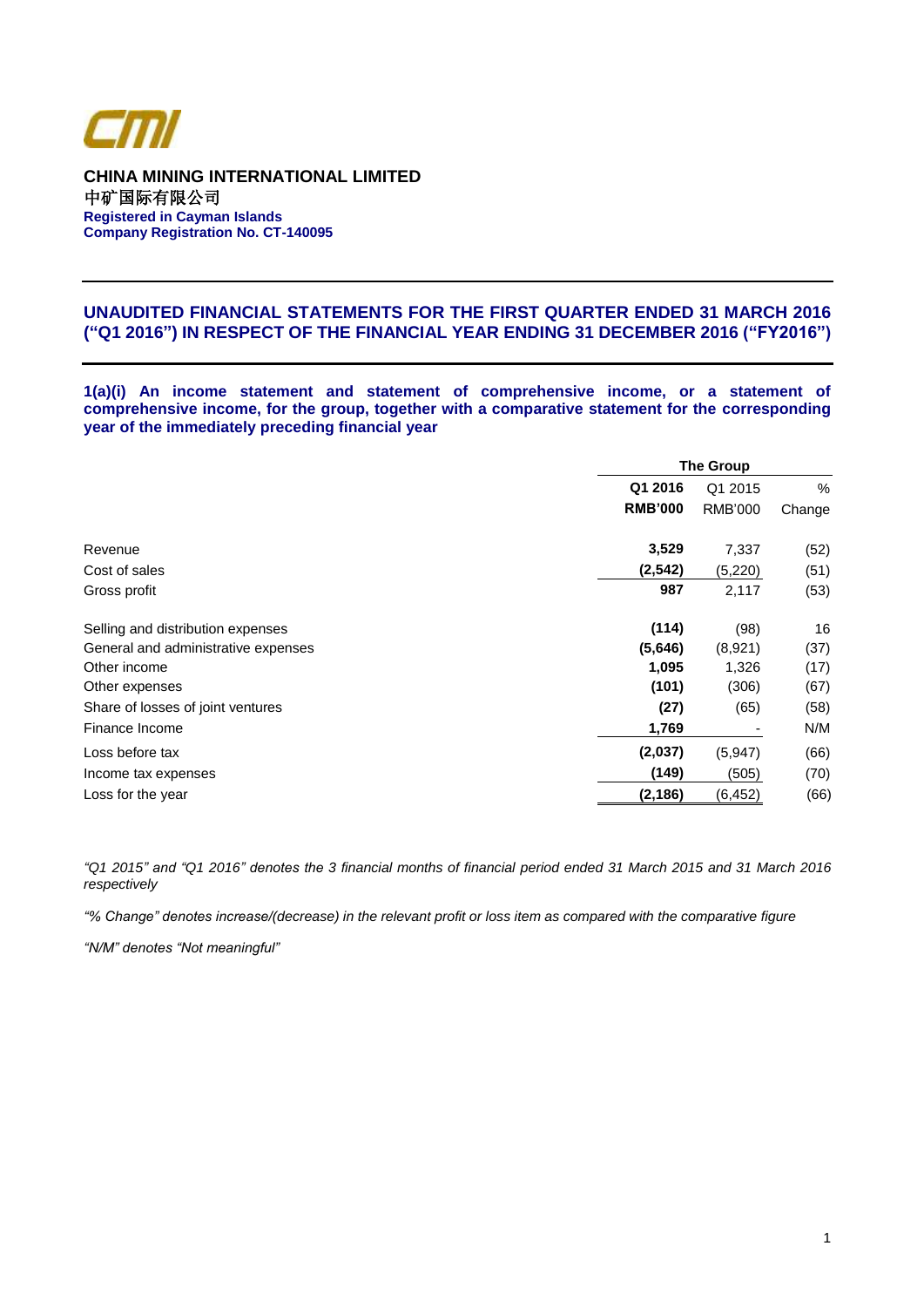## **1.(a)(ii) The accompanying notes to the unaudited financial statements form an integral part of the financial statements**

|                                                                                                                | <b>The Group</b>   |                |               |
|----------------------------------------------------------------------------------------------------------------|--------------------|----------------|---------------|
|                                                                                                                | Q1 2016<br>Q1 2015 |                | $\frac{0}{6}$ |
|                                                                                                                | <b>RMB'000</b>     | <b>RMB'000</b> | Change        |
| Loss before tax has been arrived at after charging/(crediting):                                                |                    |                |               |
| Depreciation of property, plant and equipment                                                                  | 650                | 579            | 12            |
| Net foreign currency exchange loss                                                                             | 89                 | 159            | (44)          |
| Amortization of land use rights<br>Accretion of interest on other investment                                   | (1,769)            |                | N/M           |
| Fair value gain on financial assets at fair value through profit or loss<br>- derivative financial instruments | (966)              |                | N/M           |
| Interest income                                                                                                | (50)               | (1.326)        | (96)          |

*"Q1 2015" and "Q1 2016" denotes the 3 financial months of financial period ended 31 March 2015 and 31 March 2016 respectively*

*"% Change" denotes increase/(decrease) in the relevant profit or loss item as compared with the comparative figure.*

*"N/M" denotes "Not meaningful".*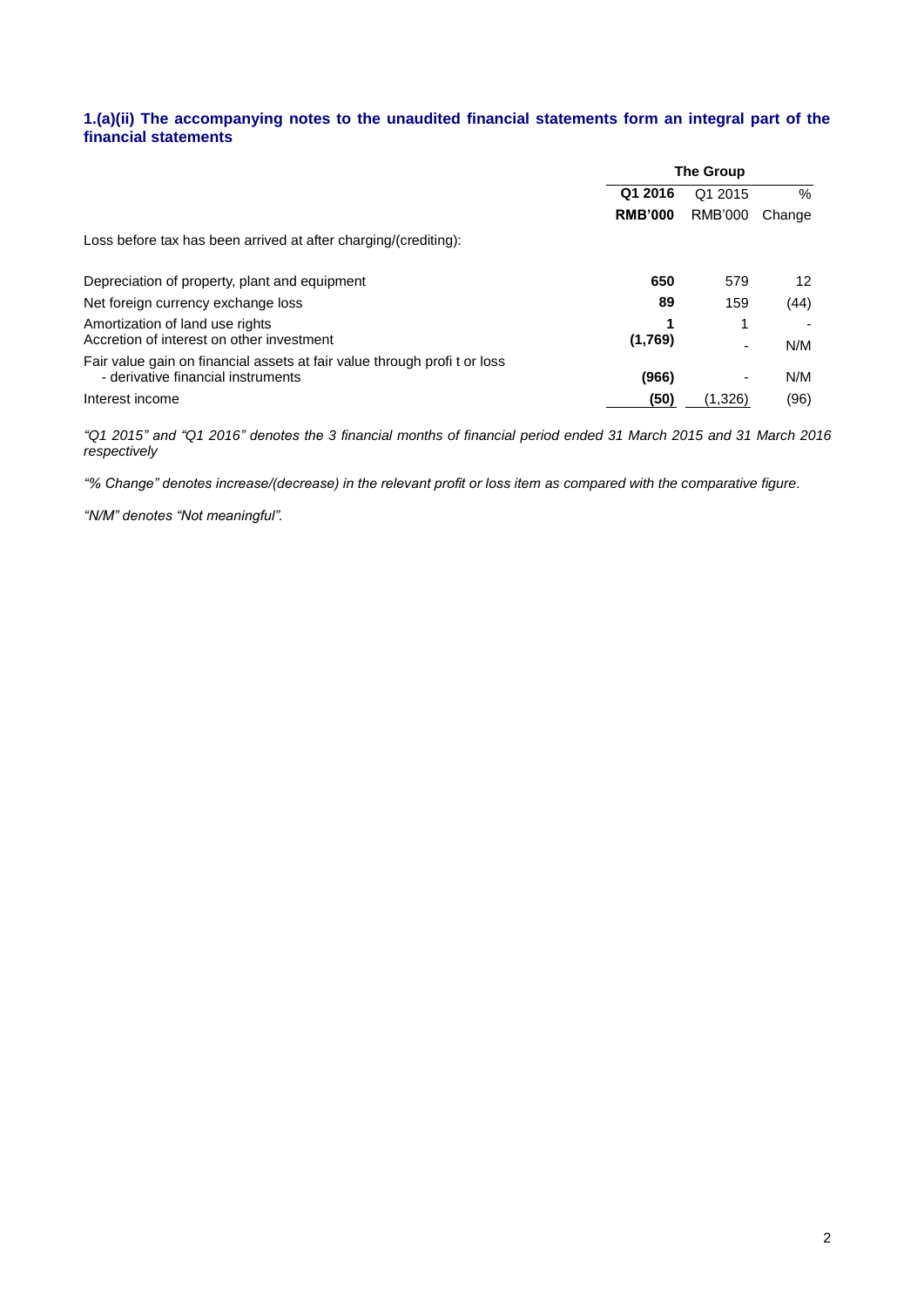### **1.(b)(i) A statements of financial position (for the issuer and group) together with a comparative statement as at the end of the immediately preceding financial year**

## **Statements of financial position of the Group and the Company as at 31 December 2015 and 31 March 2016**

|                                                  |                | <b>The Group</b>  |                | <b>The Company</b> |
|--------------------------------------------------|----------------|-------------------|----------------|--------------------|
|                                                  | 31 Mar         | 31 Dec            | 31 Mar         | 31 Dec             |
|                                                  | 2016           | 2015              | 2016           | 2015               |
|                                                  | <b>RMB'000</b> | <b>RMB'000</b>    | <b>RMB'000</b> | <b>RMB'000</b>     |
| Non-current assets                               |                |                   |                |                    |
| Property, plant and equipment                    | 6,215          | 6,863             | 192            | 304                |
| Land use rights                                  | 53             | 54                |                |                    |
| Investments in subsidiaries                      |                |                   | 190,101        | 190,101            |
| Other investment                                 | 51,609         | 49,840            |                |                    |
| Derivative financial instruments                 | 20,280         | 19,314            |                |                    |
| Equity accounted investment in joint ventures    |                |                   |                |                    |
|                                                  | 78,157         | 76,071            | 190,293        | 190,405            |
| <b>Current assets</b>                            |                |                   |                |                    |
| Completed properties for sale                    | 71,162         | 73,704            |                |                    |
| Prepayments and other receivables                | 7,880          | 8,433             | 593            | 572                |
| Amounts due from subsidiaries (non-trade)        |                |                   | 29,834         | 30,925             |
| Amounts due from related parties (non-trade)     | 466            | 468               | 466            | 468                |
| Amounts due from joint ventures (non-trade)      | 2,994          | 3,016             |                |                    |
| Income tax recoverable                           | 69             | 69                |                |                    |
| Pledged bank deposits                            | 6,906          | 7,308             |                |                    |
| Cash and cash equivalents                        | 44,860         | 49,450            | 14,890         | 14,715             |
|                                                  | 134,337        | 142,448           | 45,783         | 46,680             |
| <b>Current liabilities</b>                       |                |                   |                |                    |
| Trade payables                                   | 7,296          | 8,635             |                |                    |
| Sales and rental deposits                        | 38,082         | 39,886            |                |                    |
| Accruals and other payables                      | 10,137         | 10,893            | 1,107          | 1,005              |
| Amount due to subsidiaries (non-trade)           |                |                   | 80,683         | 80,614             |
| Amounts due to related parties (non-trade)       | 520            | 520               | 520            | 520                |
| Amounts due to joint ventures (non-trade)        | 1,915          | 1,966             |                |                    |
| Amounts due to joint venture partner (non-trade) | 11             | 11                |                |                    |
| Income tax payables                              | 40,399         | 40,288            |                |                    |
|                                                  | 98,360         |                   | 82,310         | 82,139             |
| Net current assets/(liabilities)                 | 35,977         | 102,199<br>40,249 | (36, 527)      | (35, 459)          |
|                                                  |                |                   |                |                    |
| <b>Non-current liabilities</b>                   |                |                   |                |                    |
| Deferred tax liabilities                         |                |                   |                |                    |
|                                                  |                |                   |                |                    |
|                                                  | 114,134        | 116,320           | 153,766        | 154,946            |
| <b>Capital and reserves</b>                      |                |                   |                |                    |
| Issued capital                                   | 5,897          | 5,897             | 5,897          | 5,897              |
| Share premium                                    | 224,594        | 224,594           | 224,594        | 224,594            |
| Treasury shares                                  | (18)           | (18)              | (18)           | (18)               |
| Capital reserve                                  | 49,031         | 49,031            |                |                    |
| Distributable reserve                            | 267,600        | 267,600           | 267,600        | 267,600            |
| <b>Accumulated losses</b>                        | (432,970)      | (430,784)         | (344,305)      | (343,127)          |
| <b>Total equity</b>                              | 114,134        | 116,320           | 153,768        | 154,946            |
|                                                  |                |                   |                |                    |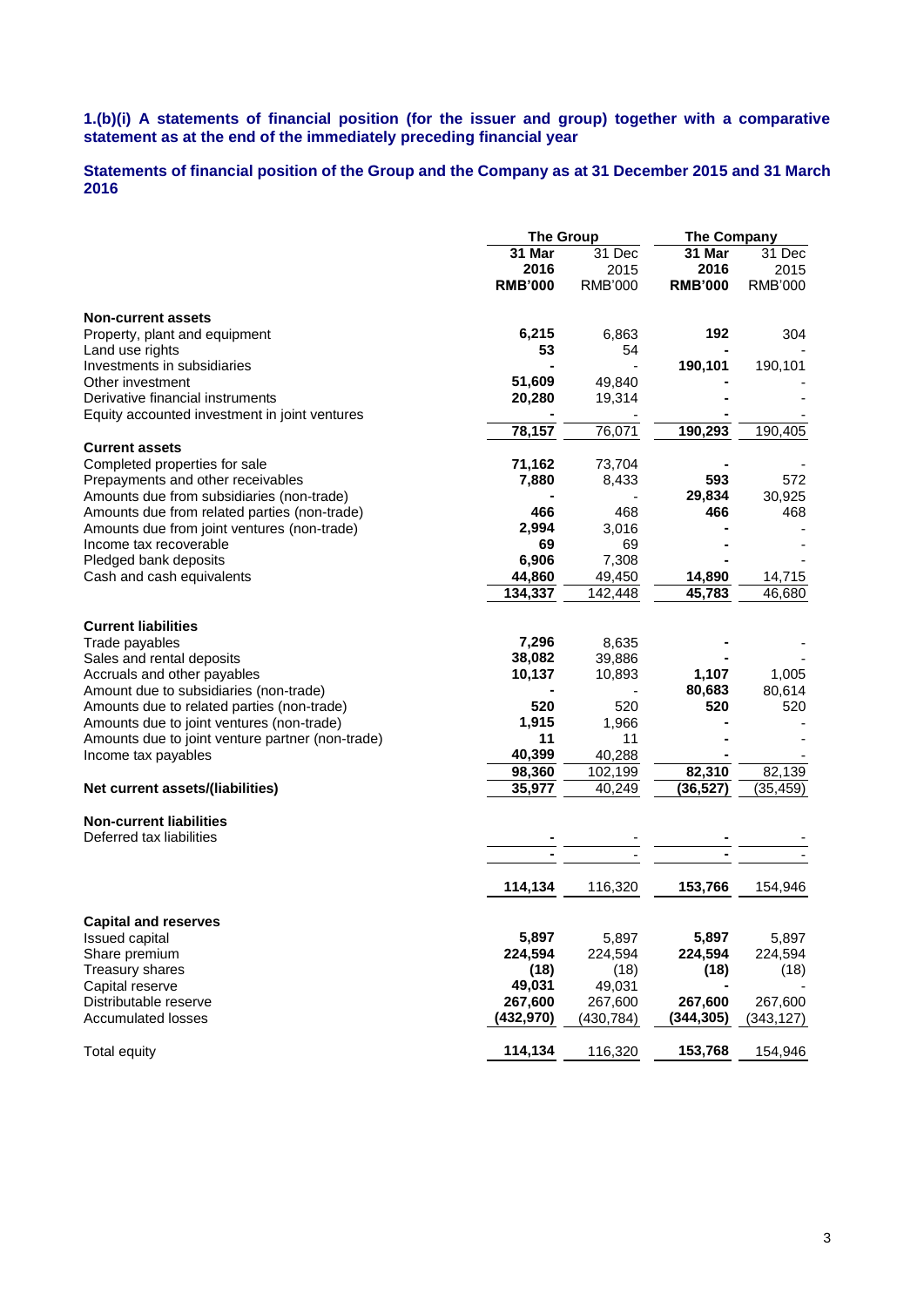## **1.(b)(ii) In relation to the aggregate amount of group's borrowings and debt securities, specify the following as at the end of the current financial year reported on with comparative figures as at the end of the immediately preceding financial year:**

There is no borrowing or debt security as at 31 December 2015 and 31 March 2016.

## **1.(c) A statements of cash flow (for the group), together with a comparative statement for the corresponding year of the immediately preceding financial year.**

|                                                                                                                | <b>The Group</b> |                |
|----------------------------------------------------------------------------------------------------------------|------------------|----------------|
|                                                                                                                | Q1 2016          | Q1 2015        |
|                                                                                                                | <b>RMB'000</b>   | <b>RMB'000</b> |
| <b>OPERATING ACTIVITIES</b>                                                                                    |                  |                |
| Loss before tax                                                                                                | (2,037)          | (5,947)        |
| Adjustments for:                                                                                               |                  |                |
| Amortisation of land use rights                                                                                | 1                | 1              |
| Depreciation of property, plant and equipment                                                                  | 650              | 579            |
| Written off of property, plant and equipment                                                                   | 10               |                |
| Accretion of interest on other investment                                                                      | (1,769)          |                |
| Fair value gain on financial assets at fair value through profit or loss<br>- derivative financial instruments |                  |                |
| Foreign currency exchange loss                                                                                 | (966)<br>89      | 159            |
| Interest income                                                                                                | (50)             | (1,326)        |
| Share of results of joint venture                                                                              | 27               | 65             |
| Operating loss before working capital changes                                                                  | (4,045)          | (6, 469)       |
| Completed properties for sale                                                                                  | 2,542            | 5,220          |
| Properties under development for sale                                                                          |                  | (3,500)        |
| Prepayments and other receivables                                                                              | 553              | 2,474          |
| <b>Pledged Deposits</b>                                                                                        | 402              | 20             |
| Trade payables                                                                                                 | (1, 339)         | (658)          |
| Sales and rental deposits                                                                                      | (1,804)          | 103            |
| Accruals and other payables                                                                                    | (843)            | (4, 319)       |
| Cash generated from operations                                                                                 | (4, 534)         | (7, 129)       |
| Income tax paid                                                                                                | (38)             | (188)          |
| <b>NET CASH USED IN OPERATING ACTIVITIES</b>                                                                   | (4, 572)         | (7, 317)       |
| <b>INVESTING ACTIVITIES</b>                                                                                    |                  |                |
| Repayment to joint venture                                                                                     | (56)             | (99)           |
| Advances to joint venture                                                                                      |                  | (150)          |
| Advances to related parties                                                                                    |                  | (2)            |
| Interest received                                                                                              | 50               | 1,326          |
| Purchase of property, plant and equipment                                                                      | (12)             |                |
| <b>NET CASH USED IN INVESTING ACTIVITIES</b>                                                                   | (18)             | 1,075          |
| <b>FINANCING ACTIVITIES</b>                                                                                    |                  |                |
| Amounts received from related parties                                                                          |                  | 1,371          |
| <b>NET CASH GENERATED FROM FINANCING ACTIVITIES</b>                                                            |                  | 1,371          |
|                                                                                                                |                  |                |
| <b>DECREASE IN CASH AND CASH EQUIVALENTS</b>                                                                   | (4,590)          | (4, 871)       |
| CASH AND CASH EQUIVALENTS AT BEGINNING OF PERIOD                                                               | 49,450           | 162,334        |
| CASH AND CASH EQUIVALENTS AT END OF PERIOD                                                                     | 44,860           | 157,463        |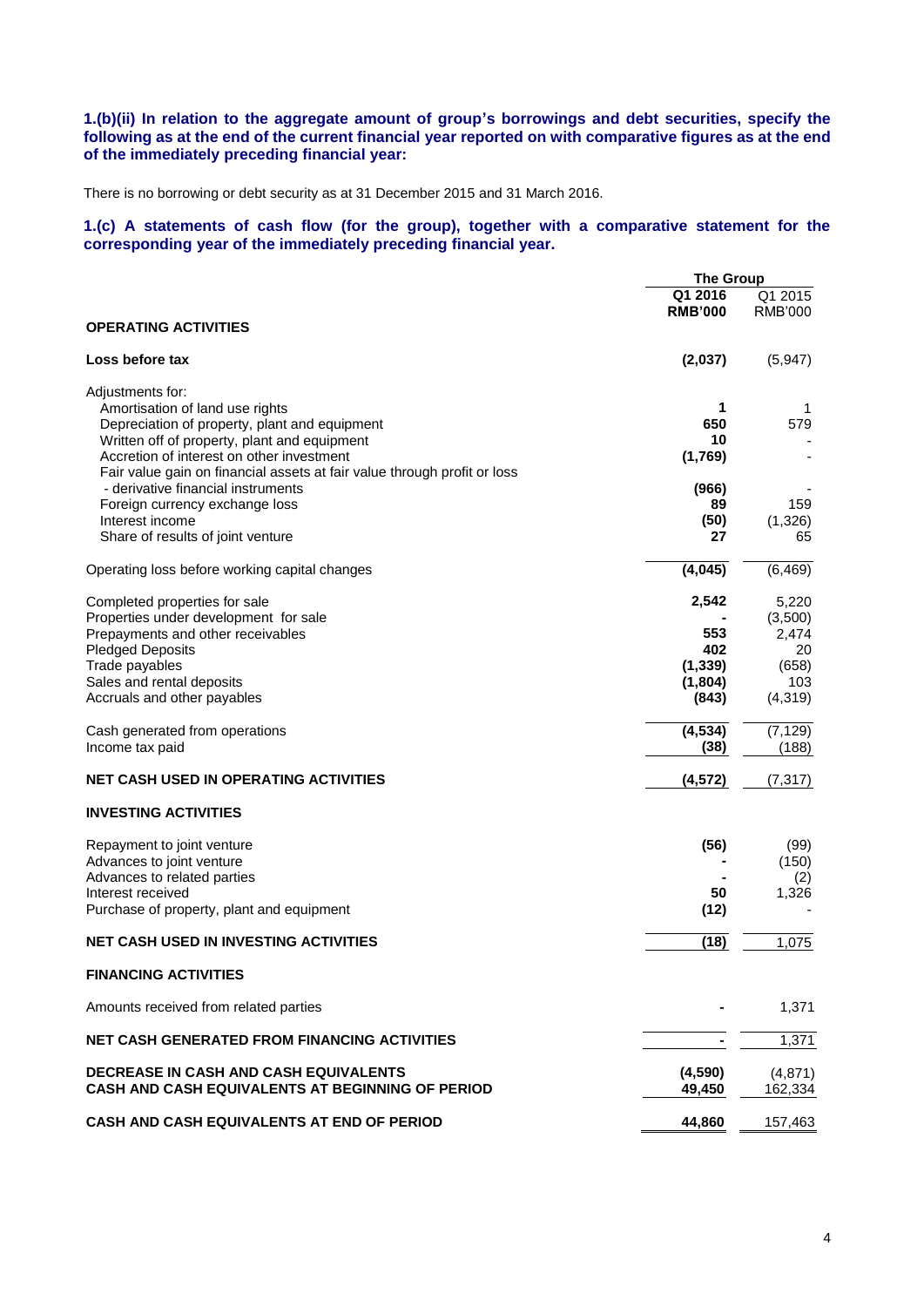## **1.(d) A statements of comprehensive income (for the issuer and group), together with a comparative statement for the corresponding year of the immediately preceding financial period.**

## **Unaudited consolidated statements of comprehensive income of the Group and the Company for the three months period ended 31 March 2015 and 31 March 2016**

### **Total comprehensive loss for the year attributable to:**

|                                                                   | <b>The Group</b>          |                           |
|-------------------------------------------------------------------|---------------------------|---------------------------|
|                                                                   | Q1 2016<br><b>RMB'000</b> | Q1 2015<br><b>RMB'000</b> |
| Loss from operations<br>Other comprehensive income for the period | (2, 186)                  | (6, 452)                  |
| Total comprehensive expense for the period                        | (2, 186)                  | (6, 452)                  |
|                                                                   | <b>The Group</b>          |                           |
|                                                                   | Q1 2016<br><b>RMB'000</b> | Q1 2015<br><b>RMB'000</b> |
| Equity holders of the Company<br>Non-controlling interests        | (2, 186)                  | (6, 452)                  |
|                                                                   | (2, 186)                  | (6, 452)                  |

## **Total comprehensive loss for the year attributable to:**

|                                                                   | The Company               |                           |
|-------------------------------------------------------------------|---------------------------|---------------------------|
|                                                                   | Q1 2016<br><b>RMB'000</b> | Q1 2015<br>RMB'000        |
| Loss for the period<br>Other comprehensive expense for the period | (1, 178)                  | (1, 452)                  |
| Total comprehensive expense for the period                        | (1, 178)                  | (1,452)                   |
|                                                                   | <b>The Company</b>        |                           |
|                                                                   | Q1 2016<br><b>RMB'000</b> | Q1 2015<br><b>RMB'000</b> |

| Owners of the Company     | (1, 178)       | (1, 452) |
|---------------------------|----------------|----------|
| Non-controlling interests | $\blacksquare$ | -        |
|                           | (1, 178)       | (1,452)  |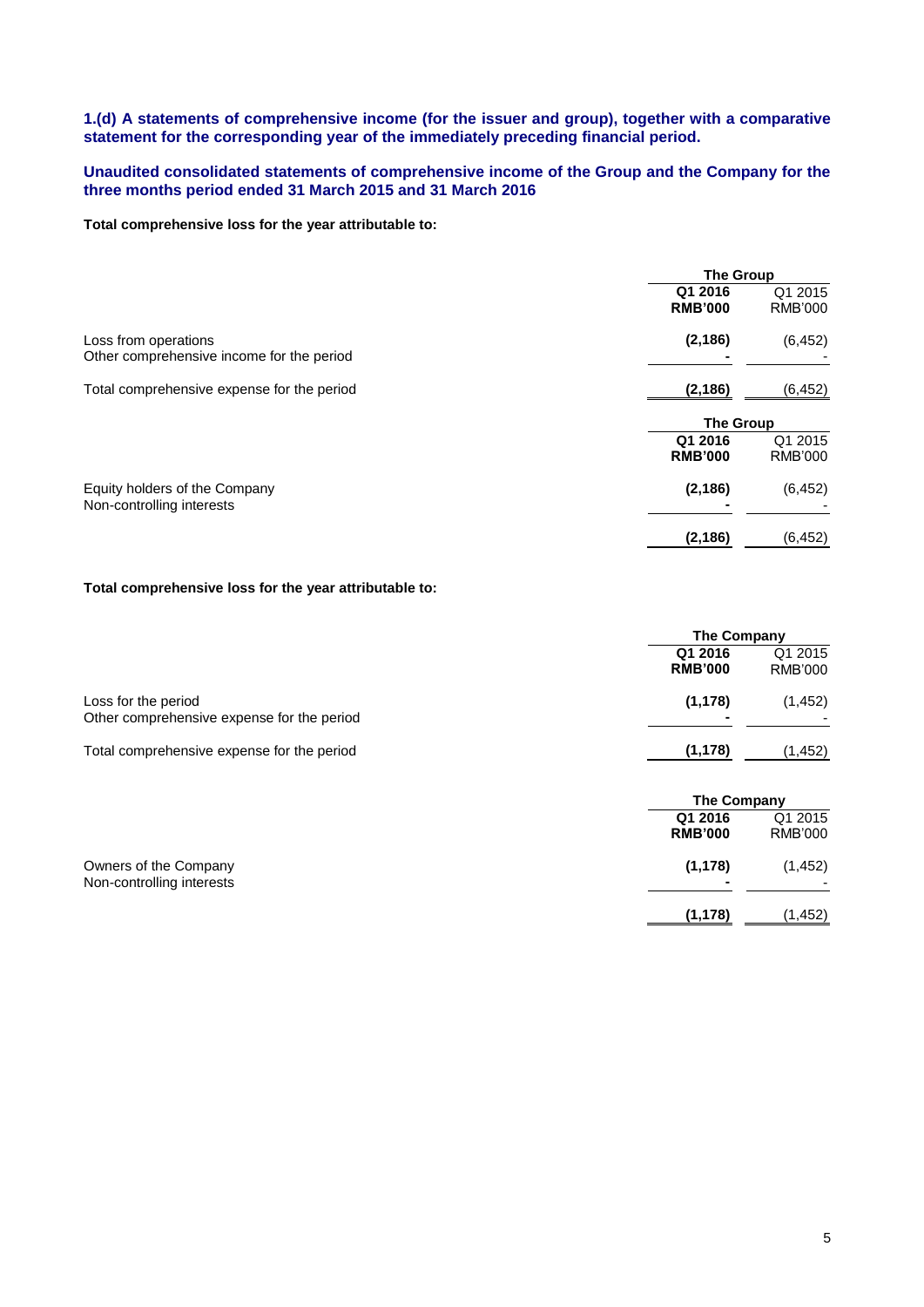**1(d)(i) A statement (for the issuer and group) showing either (i) all changes in equity or (ii) changes in equity other than those arising from capitalization issues and distributions to shareholders, together with a comparative statement for the corresponding year of the immediately preceding financial year.**

## **Unaudited consolidated statement of changes in equity of the Group for the year ended 31 December 2013 and 31 March 2014**

|                                          | The Group        |                  |                    |                                   |        |                       |                                             |                                 |                |
|------------------------------------------|------------------|------------------|--------------------|-----------------------------------|--------|-----------------------|---------------------------------------------|---------------------------------|----------------|
|                                          | Share<br>capital | Share<br>premium | Capital<br>reserve | Distributable Treasury<br>reserve | shares | Accumulated<br>losses | Attributable<br>to owners of<br>the Company | Non<br>controlling<br>interests | Total          |
|                                          | RMB'000          | RMB'000          | RMB'000            | RMB'000 RMB'000                   |        | <b>RMB'000</b>        | RMB'000                                     | <b>RMB'000</b>                  | <b>RMB'000</b> |
| Balance as at 1.1.2016                   | 5,897            | 224.594          | 49.031             | 267.600                           | (18)   | (430, 784)            | 116,320                                     | ۰                               | 116,320        |
| Total comprehensive<br>loss for the year |                  | $\blacksquare$   | ٠                  |                                   |        | (2, 186)              | (2, 186)                                    | $\blacksquare$                  | (2, 186)       |
| <b>Balance as at</b><br>31.3.2016        | 5,897            | 224.594          | 49,031             | 267,600                           | (18)   | (432,970)             | 114,134                                     |                                 | 114,134        |

|                                          | <b>The Group</b> |                  |                    |                                   |        |                       |                                             |                                        |                |
|------------------------------------------|------------------|------------------|--------------------|-----------------------------------|--------|-----------------------|---------------------------------------------|----------------------------------------|----------------|
|                                          | Share<br>capital | Share<br>premium | Capital<br>reserve | Distributable Treasury<br>reserve | shares | Accumulated<br>losses | Attributable<br>to owners of<br>the Company | <b>Non</b><br>controlling<br>interests | Total          |
|                                          | RMB'000          | RMB'000          | <b>RMB'000</b>     | RMB'000 RMB'000                   |        | <b>RMB'000</b>        | <b>RMB'000</b>                              | <b>RMB'000</b>                         | <b>RMB'000</b> |
| Balance as at 1.1.2015                   | 5.897            | 224.594          | 49,031             | 267.600                           | (18)   | (377, 336)            | 169.768                                     | $\sim$                                 | 169,768        |
| Total comprehensive<br>loss for the year |                  | ۰                | ٠                  |                                   |        | (6, 452)              | (6, 452)                                    | $\sim$                                 | (6, 452)       |
| <b>Balance as at</b><br>31.3.2015        | 5,897            | 224,594          | 49,031             | 267,600                           | (18)   | (383,788)             | 163,316                                     | $\blacksquare$                         | 163,316        |

|                                       | The Company                 |                             |                                            |                               |                                  |                  |  |
|---------------------------------------|-----------------------------|-----------------------------|--------------------------------------------|-------------------------------|----------------------------------|------------------|--|
|                                       | Share<br>capital<br>RMB'000 | Share<br>premium<br>RMB'000 | distributable<br>reserve<br><b>RMB'000</b> | Treasury<br>shares<br>RMB'000 | Accumulated<br>losses<br>RMB'000 | Total<br>RMB'000 |  |
| Balance as at 1.1.2016                | 5.897                       | 224.594                     | 267.600                                    | (18)                          | (343, 127)                       | 154,946          |  |
| Total comprehensive loss for the year | $\blacksquare$              | $\overline{\phantom{0}}$    | $\overline{\phantom{a}}$                   |                               | (1, 178)                         | (1, 178)         |  |
| <b>Balance as at 31.3.2016</b>        | 5.897                       | 224.594                     | 267.600                                    | (18)                          | (344, 305)                       | 153.768          |  |

|                                       | The Company                        |                             |                                            |                               |                                  |                  |
|---------------------------------------|------------------------------------|-----------------------------|--------------------------------------------|-------------------------------|----------------------------------|------------------|
|                                       | Share<br>capital<br><b>RMB'000</b> | Share<br>premium<br>RMB'000 | distributable<br>reserve<br><b>RMB'000</b> | Treasury<br>shares<br>RMB'000 | Accumulated<br>losses<br>RMB'000 | Total<br>RMB'000 |
| Balance as at 1.1.2015                | 5.897                              | 224.594                     | 267.600                                    | (18)                          | (320, 742)                       | 177,331          |
| Total comprehensive loss for the year | $\blacksquare$                     | $\blacksquare$              |                                            |                               | (1, 452)                         | (1,452)          |
| <b>Balance as at 31.3.2015</b>        | 5,897                              | 224.594                     | 267,600                                    | (18)                          | (322, 194)                       | 175,879          |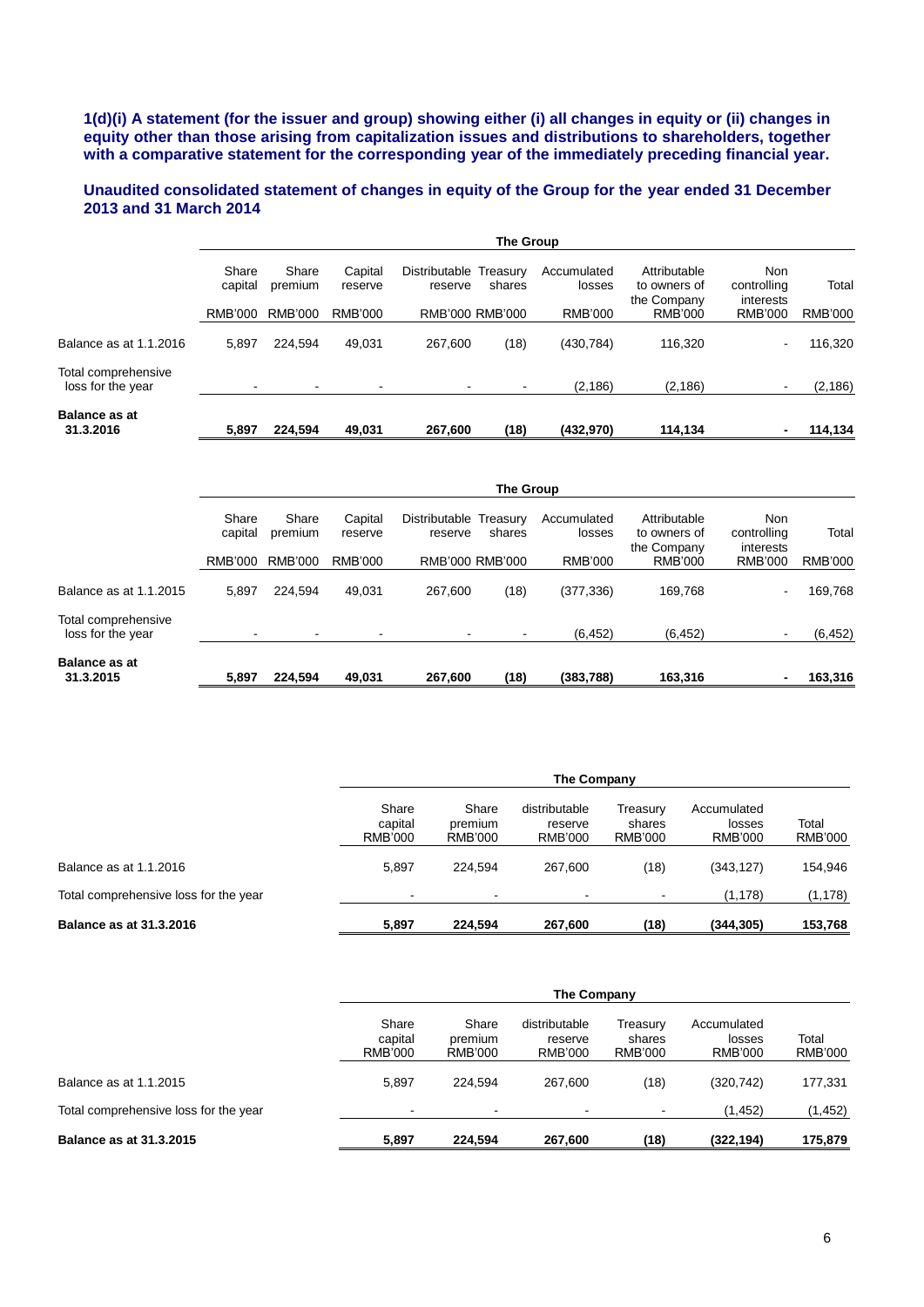**1(d)(ii) Details of any changes in the company's share capital arising from rights issue, bonus issue, share buy-backs, exercise of share options or warrants, conversion of other issues of equity securities, issue of shares for cash or as consideration for acquisition or for any other purpose since the end of the previous year reported on. State also the number of shares that may be issued on conversion of all the outstanding convertibles, as well as the number of shares held as treasury shares, if any, against the total issued shares excluding treasury shares of the issuer, as at the end of the current financial year reported on and as at the end of the corresponding year of the immediately preceding financial year.**

## Issued capital

There was no movement in the Company's share capital during the financial year ended 31 December 2015 and three months period ended 31 March 2016.

**1(d)(iii) To show the total number of issued shares excluding treasury shares as at the end of the current financial year and as at the end of the immediately preceding year.**

Total number of issued ordinary shares as at 31.3.2016 and 31.12.2015 (excluding treasury shares) 146,688,500

## **1(d)(iv) A statement showing all sales, transfers, disposals, cancellation and/or use of treasury shares as at the end of the current year reported on.**

Total number of treasury shares as at 31.3.2016 and 31.12.2015 11,500

**2. Whether the figures have been audited or reviewed, and in accordance with which auditing standard or practice.**

The figures have not been audited or reviewed by the auditors.

**3. Where the figures have been audited or reviewed, the auditors' report (including any qualifications or emphasis of a matter).**

The figures have not been audited or reviewed by the auditors.

## **4. Whether the same accounting policies and methods of computation as in the issuer's most recently audited financial statements have been applied.**

The same accounting policies and methods of computation adopted by the Group in respect of the audited financial statements for the financial year ended 31 December 2015 have been consistently applied by the Group for the financial period presented.

## **5. If there are any changes in the accounting policies and methods of computation, including any required by an accounting standard, what has changed, as well as the reasons for, and the effect of, the change.**

There are no changes in the accounting policies and methods of computation, including any required by an accounting standard.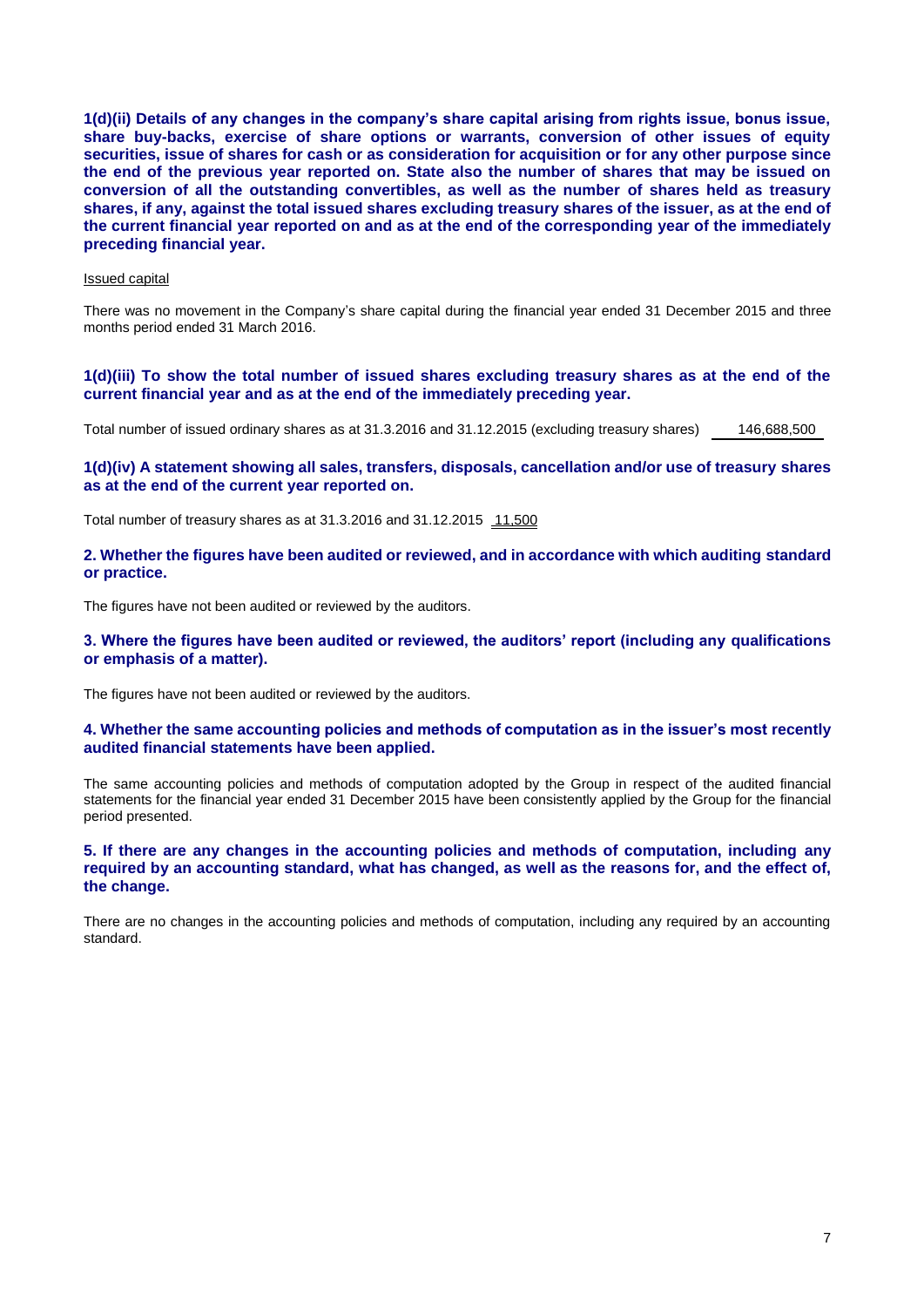**6. Earnings per ordinary share of the group for the current year reported on and the corresponding year of the immediately preceding financial year, after deducting any provision for preference dividends (a) Based on the weighted average number of ordinary shares on issue; and (b) On a fully diluted basis (detailing any adjustments made to the earnings).** 

|                                            |                           | <b>The Group</b>          |  |  |
|--------------------------------------------|---------------------------|---------------------------|--|--|
|                                            | Q1 2016<br><b>RMB'000</b> | Q1 2015<br><b>RMB'000</b> |  |  |
| Loss attributable to owners of the Company | (2, 186)                  | (6, 452)                  |  |  |
| Basic (Singapore cents) <sup>(1)</sup>     | $(0.32)$ cents            | $(0.97)$ cents            |  |  |
| Diluted (Singapore cents) <sup>(1)</sup>   | $(0.32)$ cents            | $(0.97)$ cents            |  |  |

#### **Notes:**

(1) Calculated based on the average exchange rate in Q1 2016 at S\$1: RMB4.68 (Q1 2015:S\$1: RMB4.53). Based on the issued ordinary shares of 146,688,500 (excluding treasury shares) for Q1 2015 and Q1 2016. The Company has no dilutive potential ordinary shares in Q1 2015 and Q1 2016.

## **7. Net asset value (for the issuer and group) per ordinary share based on the total number of issued shares excluding treasury shares of the issuer at the end of the (a) current financial year reported on; and (b) immediately preceding financial year.**

|                                                                                                         | <b>The Group</b>   |             | <b>The Company</b> |             |
|---------------------------------------------------------------------------------------------------------|--------------------|-------------|--------------------|-------------|
|                                                                                                         | 31 March           | 31 December | 31 March           | 31 December |
|                                                                                                         | 2016               | 2015        | 2016               | 2015        |
|                                                                                                         | <b>RMB'000</b>     | RMB'000     | <b>RMB'000</b>     | RMB'000     |
| Net asset value (excluding non-controlling<br>interests) as at end of financial period/year             | 114,134            | 116,320     | 153,768            | 154,946     |
| Net asset value per ordinary share<br>as at the end of financial period/year<br>(Singapore cents) $(1)$ | <b>16.24 cents</b> | 17.28 cents | 21.88 cents        | 23.01 cents |
|                                                                                                         |                    |             |                    |             |

#### **Note:**

(1) Calculated based on exchange rate of S\$1: RMB4.79 as at 31 March 2016 (as at 31 December 2015: S\$1: RMB4.59) and 146,688,500 ordinary shares (excluding treasury shares) as at 31 December 2015 and 31 March 2016.

**8. A review of the performance of the group, to the extent necessary for a reasonable understanding of the group's business. It must include a discussion of the following: (a) any significant factors that affected the turnover, costs, and earnings of the group for the current financial year reported on, including (where applicable) seasonal or cyclical factors; and (b) any material factors that affected the cash flow, working capital, assets or liabilities of the group during the current financial year reported on.**

#### **(a) Review of consolidated statement of comprehensive income of the Group for Q1 2016 (relative to that for Q1 2015)**

#### **Turnover**

The overall turnover, generated mainly from the sales of developed properties, decreased by RMB3.8 million from RMB7.3 million in Q1 2015 to RMB3.5 million in Q1 2016. The decrease was principally attributed to fewer completed units being delivered to the buyers in Q1 2016 relative to Q1 2015 in respect of the Xinxiang Sunny Town Project (新乡阳光新城项目).

#### **Gross profit**

The Group registered a lower gross profit of RMB987,000 in Q1 2016 compared to that of RMB2.1 million in Q1 2015 and at a gross profit margin of about 28% in both Q1 2015 and Q1 2016.

### **Selling and distribution expenses**

Our selling and distribution expenses increased by RMB16,000 or 16% from RMB98,000 in Q1 2015 to RMB114,000 in Q1 2016 due principally to stepped-up marketing efforts in selling the remaining completed property units.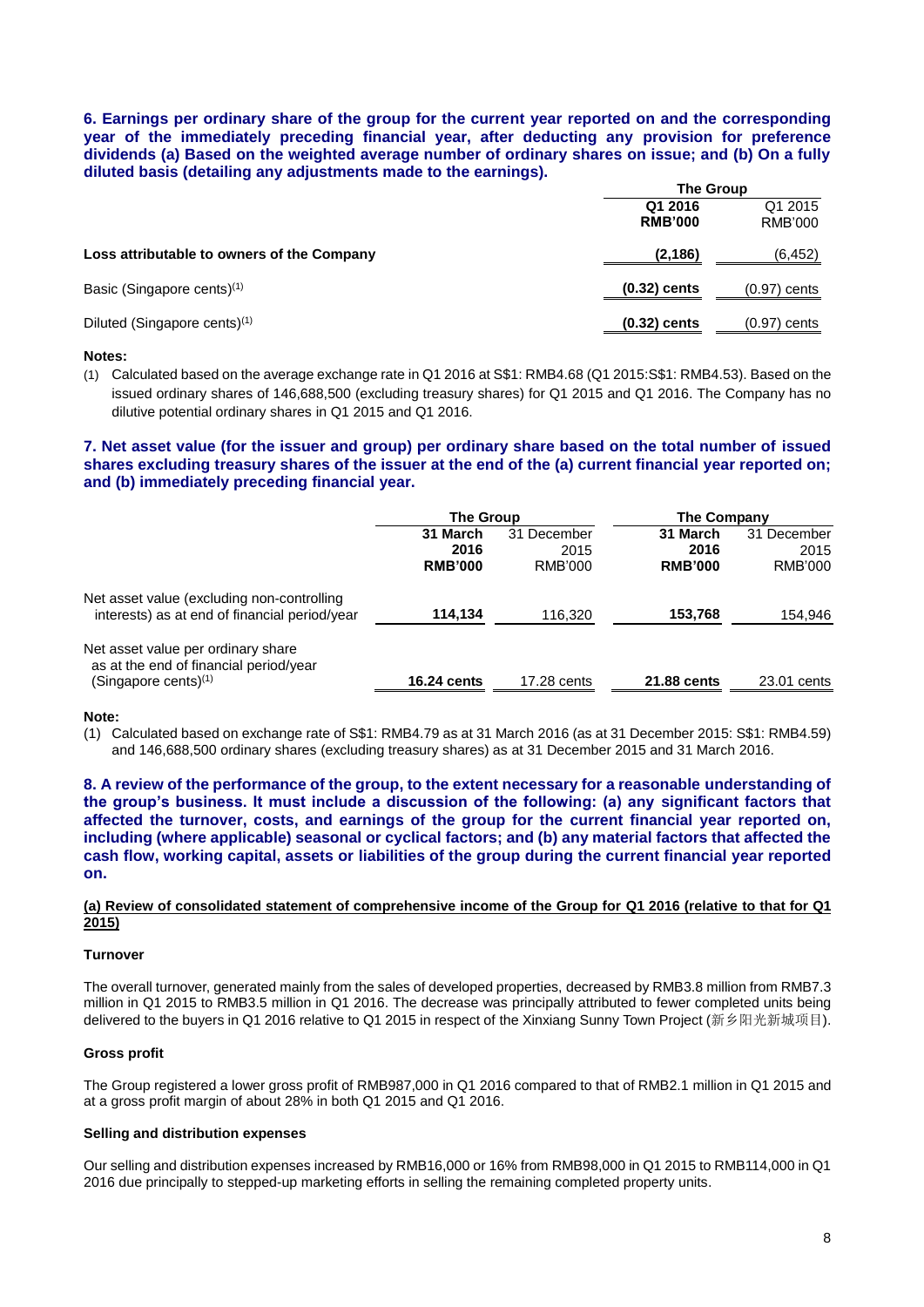#### **General and administrative expenses**

In line with our decreased business activities and coupled with our cost-control efforts, our general and administrative expenses decreased by RMB3.3 million or 37% from RMB8.9 million in Q1 2015 to RMB5.6 million in Q1 2016.

#### **Other income**

Our other income decreased by RMB231,000 from RMB1.3 million in Q1 2015 to RMB1.1 million in Q1 2016.

Our other income attained in Q1 2015 relates principally to interest income earned on a term deposit placed with a bank.

Our other income attained in Q1 2016 relates principally to the fair value gain of RMB966,000 on derivative financial instruments in respect of an investment of RMB65.0 million made during FY2015 in an integrated property project, Yi Feng Holiday Plaza Project (懿丰假日广场项目) (the "Yi Feng Project"), located at Henan Province Zhu Ma Dian City Zhu Ping County (河南省驻马店逐平县), for a share of profit of 10% thereof (the "Fair Value Gain"). The Fair Value Gain was derived based on the discounted cash flow stream of the Yi Feng Project.

#### **Other expenses**

Our other expenses decreased by RMB205,000 from RMB306,000 in Q1 2015 to RMB101,000 in Q1 2016.

The other expense recognized in Q1 2015 and Q1 2016 were due principally to exchange losses resulting from weakened Renminbi against Singapore dollar.

### **Share of losses of joint ventures**

The Group's share of loss of joint ventures decreased by RMB38,000 or 58% from RMB65,000 in Q1 2015 to RMB27,000 in Q1 2016. The decrease was attributed mainly to decreased operating expenses incurred by Tian Cheng Holdings Limited ("天晟控股有限公司"), particularly in respect of the two iron ore mines it owned which have yet to commence production (the "Joint Venture").

#### **Loss before tax**

Consequence to the above, the Group's loss before tax decreased by RMB3.9 million from RMB5.9 million in Q1 2015 to RMB2.0 million in Q1 2016.

#### **Income tax expense**

In line with reduced sales of developed properties, the income tax expenses decreased by RMB356,000 or 70% from RMB505,000 in Q1 2015 to RMB149,000 in Q1 2016.

#### **Net loss attributable to owners of the Company**

Accordingly, the net loss attributable to the owners of the Company decreased from RMB6.4 million in Q1 2015 to RMB2.2 million for Q1 2016.

## **(b) Review of statements of financial position of the Group as at 31 March 2016 (relative to that as at 31 December 2015)**

#### **Non-current assets**

Our non-current assets increased by RMB2.1 million from RMB76.1 million as at 31 December 2015 to RMB78.2 million as at 31 March 2016. The increase was due principally to the investment (including the Fair Value Gain) in the Yi Feng Project, despite the Impairment in the Joint Ventures. In compliance with IAS 39 – Financial Instruments: Recognition and Measurement, the investment in the Yi Feng Project was recognized as other investments and derivative financial instruments.

#### **Current assets**

The decrease in completed properties for sale by RMB2.5 million was due principally to the delivery of completed units to buyers concerned.

The decrease in prepayments and other receivables by RMB553,000 were due principally to collections received.

Taken as a whole, our current assets decreased by RMB8.1 million or 6% from RMB142.4 million as at 31 December 2015 to RMB134.3 million as at 31 March 2016.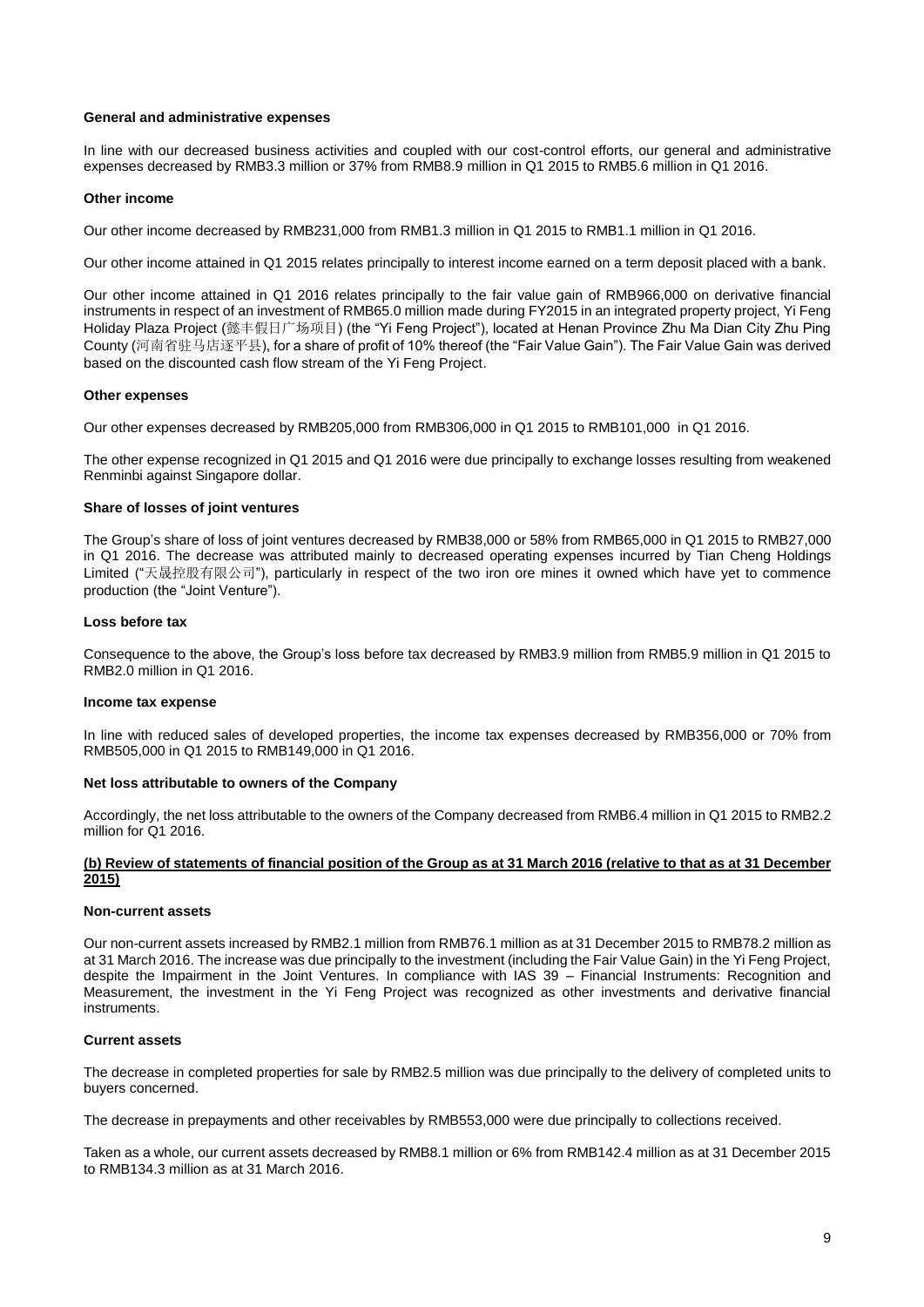### **Current liabilities**

The decreases in the trade payables by RMB1.3 million or 16% from 8.6 million as at 31 December 2015 to RMB7.3 million as at 31 March 2016 and accruals and other payables by RMB1.8 million or 5% from RMB40 million as at 31 December 2015 to RMB38 million as at 31 March 2016 were due principally to repayments made by the Group.

Taken as a whole, our current liabilities were decreased by RMB3.8 million or 4% from RMB102.2 million as at 31 December 2015 to RMB98.4 million as at 31 March 2016.

Consequence to the above, our cash used in operating activities was reduced to RMB4.6 million in Q1 2016 from RMB7.3 million in Q1 2015.

## **9. Where a forecast, or a prospect statement, has been previously disclosed to shareholders, any variance between it and the actual results**

Nil

## **10. A commentary at the date of the announcement of the significant trends and competitive conditions of the industry in which the group operates and any known factors or events that may affect the group in the next reporting year and the next 12 months.**

With regard to the reverse takeover transaction as announced by the Company on 11 July 2013 and 1 April 2014 and 31 December 2014 (the "Proposed RTO"), the internal restructuring by China Minerals Energy Ltd has resulted in the parties to the Proposed RTO requiring further time to work out possible revised terms, which may include but not limited to the portfolio of the exploration and mining projects that will form part of the group of companies to be acquired by the Company pursuant to the Proposed RTO. Appropriate announcement concerning the Proposed RTO will be made as and when there is any significant development.

As for the mining business of the Group, with the iron ore price recovering gradually during the first quarter of 2016, barring any unexpected circumstances, the sentiments and demand for iron ores are expected to continue to be gradually improved in the medium to long term and the current two Iron Mines held by the Company will continue to be kept as reserves till the overall macro-economic environment perks up.

As regards the proposed acquisition of the Thabazimbi Project as announced by the Company on 25 April 2016 (the "Proposed Acquisition"), we are currently awaiting the appointed professionals to complete their respective works so as to make available the necessary independent qualified person's technical report and a valuation report. Given the substantial field work that need to be carried out, verified and analyzed, the technical due diligence process may take a while to complete and the Company will keep the shareholders of the Company updated progressively of any material development.

*Some of the statements in this release constitute "forward-looking statements" that do not directly or exclusively relate to historical facts. These forward-looking statements reflect our current intentions, plans, expectations, assumptions and beliefs about future events and are subject to risks, uncertainties and other factors, many of which are outside our control. Important factors that could cause actual results to differ materially from the expectations expressed or implied in the forward-looking statements include known and unknown risks. Because actual results could differ materially from our intentions, plans, expectations, assumptions and beliefs about the future, undue reliance must not be placed on these statements.*

## **11. If a decision regarding dividend has been made:**

## **(a) Whether an interim (final) ordinary dividend has been declared (recommended); and**

No.

## **(b)(i) Amount per share (cents)**

No.

## **(b)(ii) Previous corresponding period (cents)**

No.

**(c) Whether the dividend is before tax, net of tax or tax exempt. If before tax or net of tax, state the tax rate and the country where the dividend is derived. (If the dividend is not taxable in the hands of shareholders, this must be stated).** 

No.